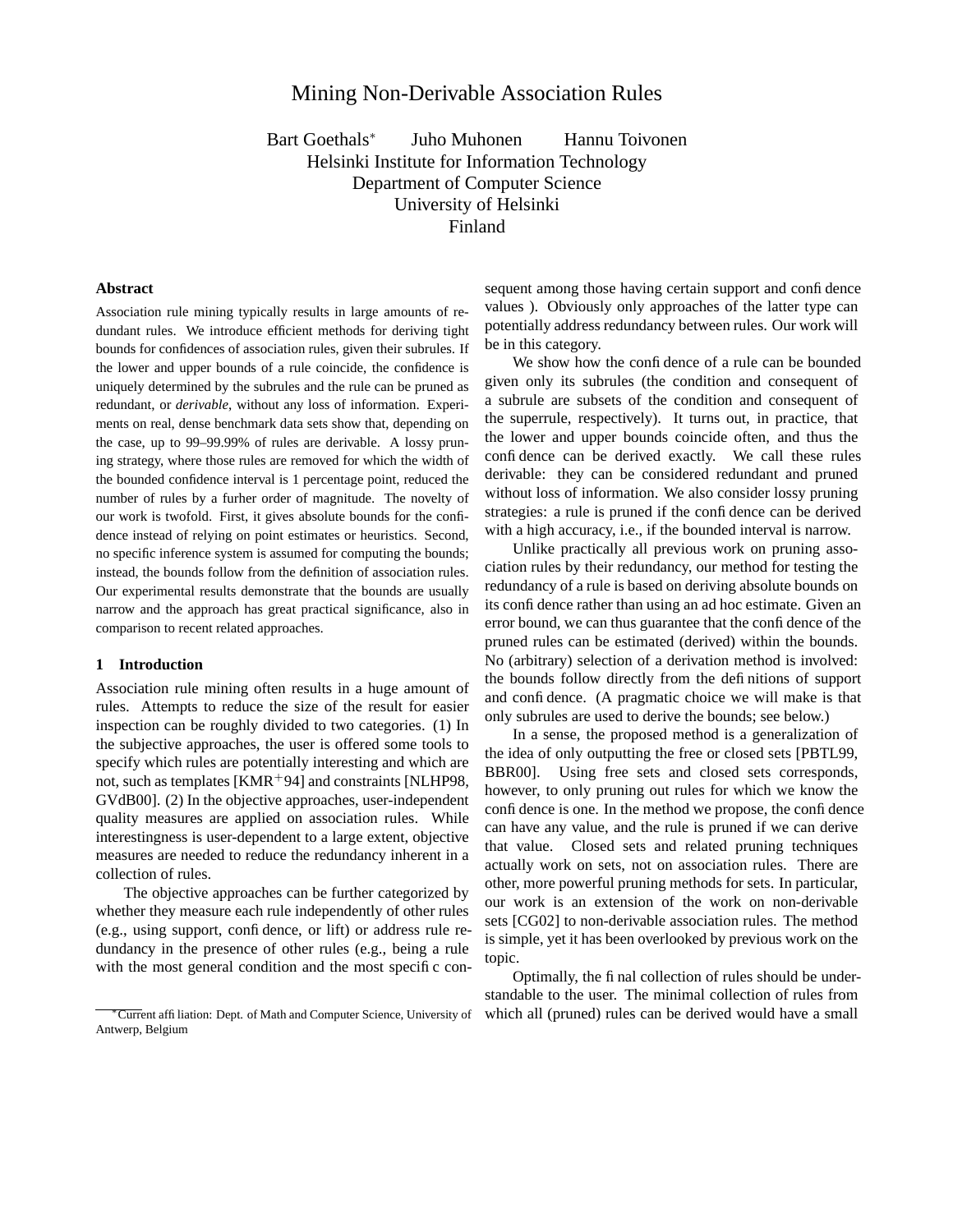size, but it would most likely be difficult for the user to see why the rest of the rules were pruned and what their confidences must be. We consider different alternatives, including the relatively popular compromise of grouping rules by their consequents and ordering them by the size of the condition. Then, each rule is checked for redundancy given only its subrules having the exactly same consequent, and only non-derivable rules are output.

As a summary, our contributions are the following. We give theoretically sound methods for bounding the confidence of an association rule given its subrules. We then propose to prune as redundant those association rules for which the confidence can be derived exactly or within a guaranteed, user-specified error bound. Experiments with several real data sets (chess, connect, mushroom, pumsb) demonstrate great practical significance: 99–99.99% of rules had (exactly) derivable confidences. Further significant pruning is obtained by removing rules derivable within just  $\pm 0.5$ percentage points: the remaining number of rules was only 0.005%–0.04%.

The rest of this article is organized as follows. Section 2 reviews the basic concepts and related work. In Section 3 we define non-derivable association rules and give methods for deriving absolute and tight upper and lower bounds for rule confidences. In Section 4 we give experimental results on a number of real data sets. Section 5 contains our conclusions.

#### **2 Problem Definition and Related Work**

The association rule mining problem can be described as follows [AIS93]. We are given a set of items  $\mathcal I$  and a database  $D$  of subsets of  $I$  called transactions. An association rule is an expression of the form  $X \Rightarrow Y$ , where X and Y are sets of items,  $X$  is called the condition, and  $Y$  the consequent. The *support* of a set I is the number of transactions that include I. A set is called *frequent* if its support is no less than a given minimal support threshold. An association rule is called frequent if X ∪Y is frequent and it is called *confident* if the support of  $X \cup Y$  divided by the support of X exceeds a given minimal confidence threshold. The goal is now to find all association rules over  $D$  that are frequent and confident.

Typically, for reasonable thresholds, the number of association rules can reach impractical amounts, such that analyzing the rules themselves becomes a challenging task. Moreover, many of these rules have no value to the user since they can be considered redundant. Removing these redundant rules is an important task which we tackle in this paper.

Previous work on pruning redundant association rules is typically based on a decision rule that compares the confidence or support of an association rule to similar rules. For instance, rule  $X \Rightarrow Y$  is a "minimal non-redundant association rule" [BPT<sup>+</sup>00] if there is no rule  $X' \Rightarrow Y'$  with  $X' \subset X, Y' \supset Y$  such that  $supp(XY) = supp(X'Y')$ 

and  $conf(X \Rightarrow Y) = conf(X' \Rightarrow Y')$ . A similar but not identical definition is given for "closed rules" in [Zak00] or "minimal rules" in [ZP03]. A recent proposal is that rule  $X \Rightarrow Y$  is not a "basic association rule" [LH04] if there exists  $X' \subset X$  such that for all  $X'', X' \subseteq X'' \subseteq X$ ,  $conf(X \Rightarrow Y) = conf(X'' \Rightarrow Y)$ . Our proposal differs from these techniques in two significant aspects. First, it has a wider applicability: the above-mentioned concepts only apply for rules with exactly the same confidence. Second, these techniques use specific inference systems to decide when a rule is pruned, and in order to know the confidence or support of a pruned rule, the user must use the exact same inference system. In our proposed technique, the bounds follow from the definition of association rules.

Another approach is to estimate rule confidence from a collection of other rules. For example, the maximum entropy technique declares a rule to be redundant if its true confidence is close to the estimate [MPS99, JS02]. In theory, the maximum entropy principle yields consistent estimates in the sense that the value is possible, i.e., it is within the bounds implied by the constraints used. There are some critical issues in its application to rule pruning, however. First, the principle does not give any guarantees for the error bounds. Second, a pruning strategy based on removing rules for which the error is below a given upper bound alleviates the first issue, but at the cost of assuming maximum entropy principle as the inference system. Finally, it is computationally demanding to compute the maximum entropy solution. Practical alternatives rely on approximations, and then lose the benefit of producing consistent estimates.

For a good and quite recent, yet brief overview of attempts to find non-redundant association rules, see reference [LH04].

Some of the approaches mentioned above  $[BPT<sup>+</sup>00$ , Zak00] utilize the concept of *closed sets*. A set is called closed if it has no proper superset with the same support; from this, it follows that a non-closed set  $X$  implies the rest of its closure with 100% certainty, i.e., the confidence of rule  $X \Rightarrow Y$  equals 1 when Y is a subset of X's closure. Given a non-closed set  $X$ , any set  $Y$  in its closure, and a rule  $X \Rightarrow Z$ , it has been proposed to prune rules of the form  $XY \Rightarrow Z$  and  $X \Rightarrow YZ$  as redundant since their frequencies and confidences are identical with the rule  $X \Rightarrow$ Z. As mentioned above, this approach makes assumptions, and without knowing them the user cannot know why rule  $XY \Rightarrow Z$  was pruned.

A good amount of work has focused on finding condensed representations for frequent sets by pruning redundant sets. Obviously, the number of association rules is even much larger and hence the problem is even more important to solve. In the case of frequent sets, the most successful condensed representation is the notion of closed sets: all frequent sets can be derived from the closed frequent sets (or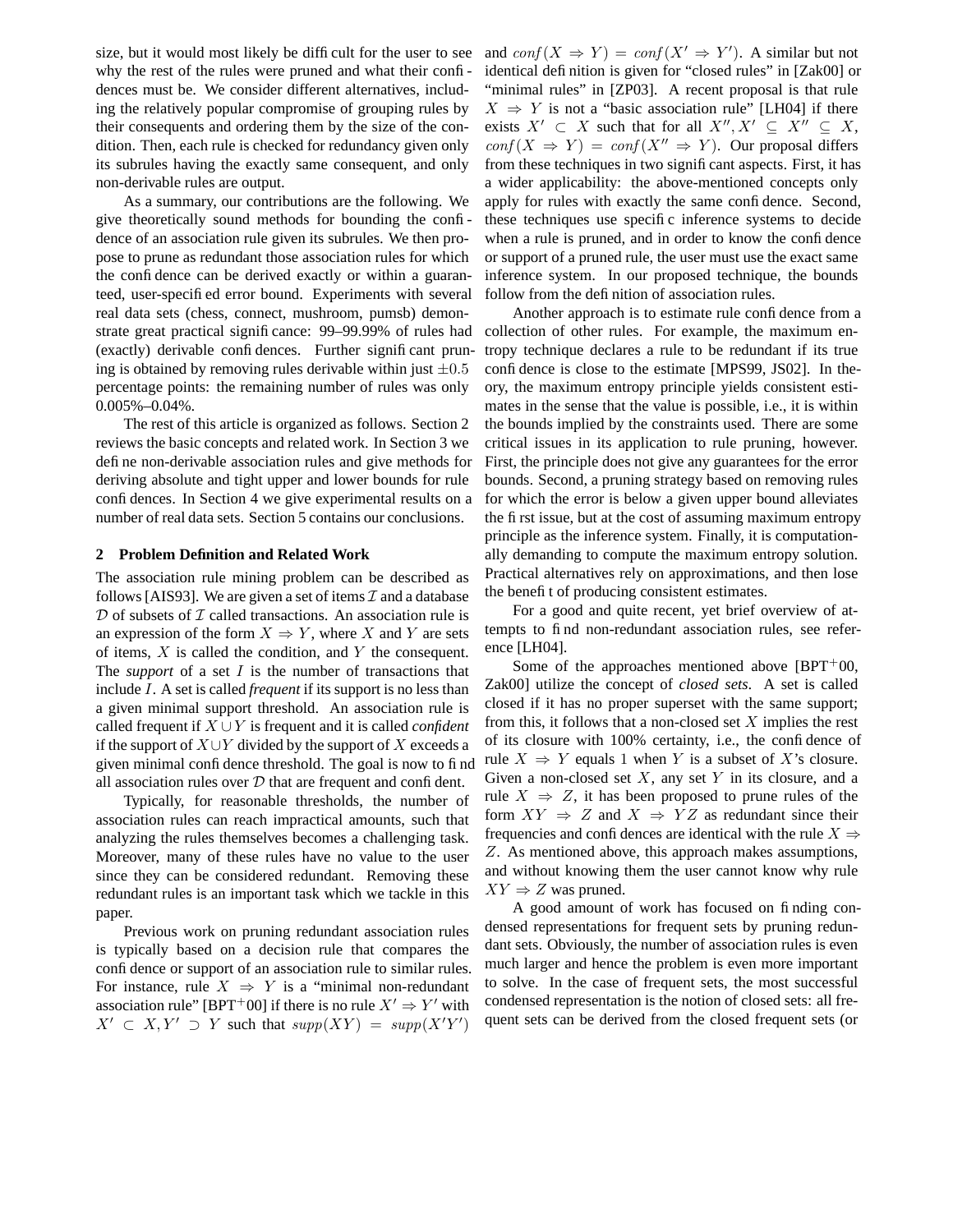frequent generators).  $\delta$ -free sets generalize this notion to "almost closed" sets [BBR00].

More recently, a more powerful method for pruning frequent sets has been presented, called *non-derivable sets* [CG02]. The main idea is to derive a lower and an upper bound on the support of a set, given the supports of all its subsets. When these bounds are equal (the support of) the set is *derivable*. In this paper, we extend this work in a natural way to association rules: we introduce similar derivation techniques to find tight bounds on the confidence of a rule, given its subrules.

The problem we attack can be formulated as follows. Given the set  $R$  of association rules (with respect to a given frequency threshold, confidence threshold, and database  $\mathcal{D}$ ), choose a subset  $\mathcal{R}' \subset \mathcal{R}$  such that the confidence of every pruned rule  $R \in \mathcal{R}' \setminus \mathcal{R}$  can be derived up to a user-specified error limit, possibly zero, from its subrules. Rule  $X' \Rightarrow Y'$  is a *subrule* of  $X \Rightarrow Y$  iff  $X' \subseteq X$  and  $Y' \subseteq Y$ ; selecting only the subrules to derive the confidence of a given rule should improve the understandability of the results. (In this paper, the term subrule will refer to proper subrules, i.e., subrules not equal to the original rule.) In other words, rule  $X \Rightarrow Y$ is *derivable* and redundant, if its confidence can be derived from the confidences and supports of its subrules; otherwise it is *non-derivable*. Note that being derivable is a function of the subrules: the actual rule confidence and support are not needed for knowing whether the rule is derivable.

Before going to the methods, we would like to remind the readers that obviously redundancy is not the only reason why some association rules are uninteresting. Interestingness is often subjective, and tools such as templates or other syntactical constraints can be very useful. Subjective interestingness is, however, outside the scope of this paper.

#### **3 Non-Derivable Association Rules**

We now show how to derive lower and upper bounds for the confidence of an association rule, given its subrules. We start by reviewing the technique to derive bounds on the support of a set [CG02].

**3.1 Sets** The main principle behind the support derivation technique used for mining non-derivable sets is the inclusion-exclusion principle [GS00]. For any subset  $J \subseteq I$ , we obtain a lower or an upper bound on the support of I using one of the following formulas.

If  $|I \setminus J|$  is odd, then

$$
(3.1) \qquad supp(I) \le \sum_{J \subseteq X \subset I} (-1)^{|I \setminus X|+1} supp(X).
$$

If  $|I \setminus J|$  is even, then

$$
(3.2) \qquad supp(I) \ge \sum_{J \subseteq X \subset I} (-1)^{|I \setminus X|+1} supp(X).
$$

For example, in Figure 1, we show all possible rules to derive the bounds for a given set  ${abcd}$ .

When the smallest upper bound equals the highest lower bound, then we have actually obtained the exact support of the set solely based on the supports of its subsets. These sets are called *derivable*, and all other sets *non-derivable*. The collection of non-derivable sets has several nice properties.

PROPERTY 3.1. *[CG02] The size of the largest nonderivable set is at most*  $1 + \log |D|$  *where*  $|D|$  *denotes the total number of transactions in the database.*

PROPERTY 3.2. *[CG02] The collection of non-derivable sets is downward closed. In other words, all supersets of a derivable set are derivable, and all subsets of a nonderivable set are non-derivable.*

A less desirable property is that the number of bounds for a given itemset is exponential in the size of the itemset. For more results and discussions, we refer the interested reader to [CG02].

**3.2 Association Rules** Now, consider a rule  $X \Rightarrow Y$  and assume all its (proper) subrules are known, i.e., their supports and confidences are given and hence, also the support of all proper subsets of  $X \cup Y$ . In order to compute bounds for the confidence of that rule, we bound the support of  $X \cup Y$ using the above described technique and divide the lower and upper bound by the support of  $X$ , resulting in a lower and upper bound for the confidence of  $X \Rightarrow Y$ . The goal is to find and remove all *derivable* association rules, i.e., rules for which the lower and the upper bounds of confidence are equal. From this procedure, the following property is readily verified.

PROPERTY 3.3. *Given all (proper) subrules of association rule*  $X \Rightarrow Y: X \Rightarrow Y$  *is derivable if and only if*  $X \cup Y$  *is a derivable set.*

This leads to an association rule pruning method which can be represented as a simple modification to the original association rule generation algorithm in which only nonderivable itemsets are used.

Note that when considered as sets in separation,  $X$  can be a non-derivable itemset while the set  $X \cup Y$  is a derivable itemset, cfr. Property 3.2. A straightforward application of non-derivability of itemsets to association rule mining would be to output rules in which the condition  $X$  is non-derivable (regardless of whether the union  $X \cup Y$  is).

We next consider some interesting, more restricted cases of pruning. When considering the possible redundancy of a specific association rule, it is probably natural and easier to focus only on those rules which have exactly the same condition or exactly the same consequent. Such a compromise results in less pruning but is likely to increase the understandability of pruning.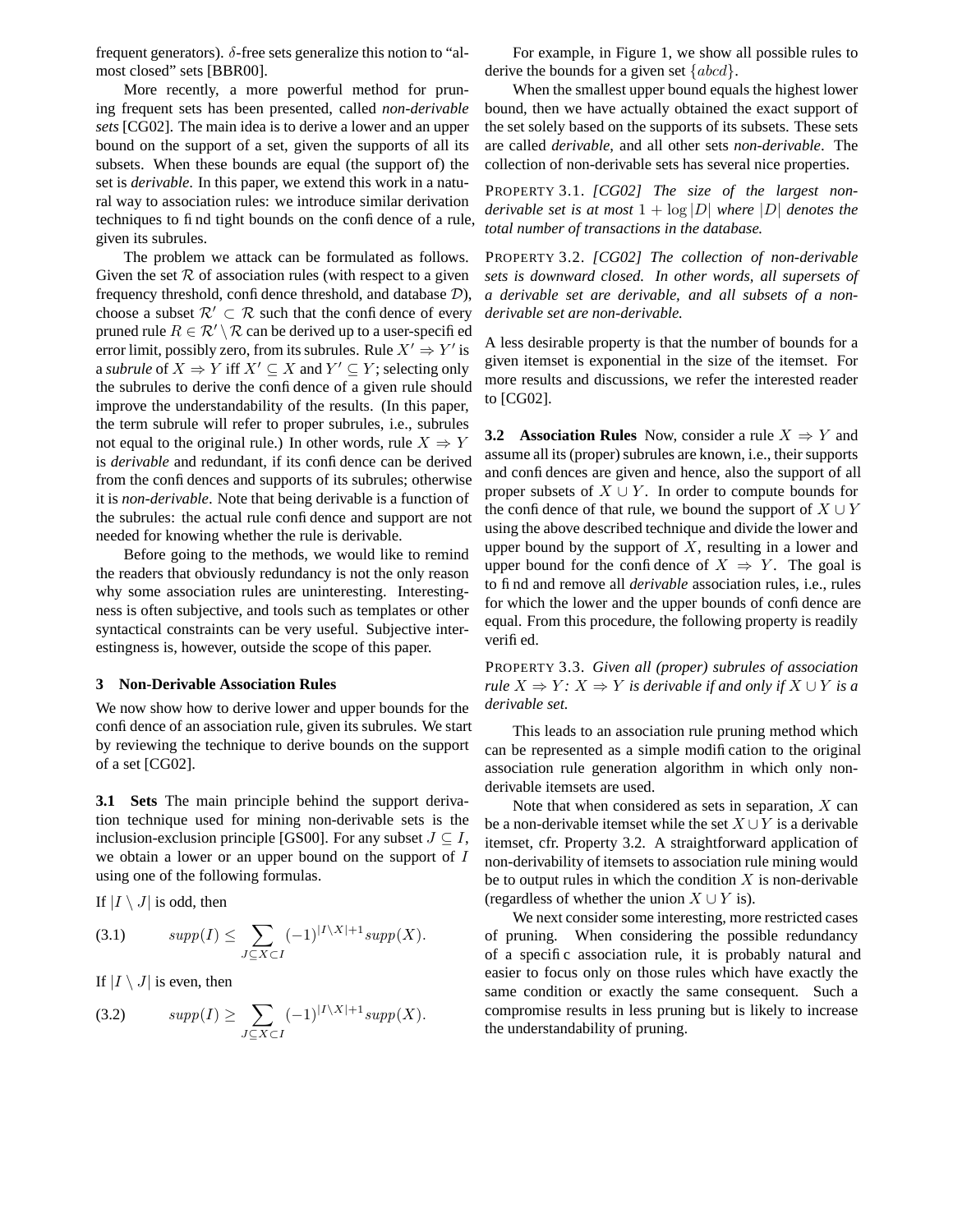| supp(abcd) | >       | $supp(abc) + supp(abd) + supp(acd) + supp(bcd) - supp(ab) - supp(ac) - supp(ad)$       |
|------------|---------|----------------------------------------------------------------------------------------|
|            |         | $-supp(bc) - supp(bd) - supp(cd) + supp(a) + supp(b) + supp(c) + supp(d) - supp(\{\})$ |
| supp(abcd) | $\,<$   | $supp(a) - supp(ab) - supp(ac) - supp(ad) + supp(abc) + supp(abd) + supp(acd)$         |
| supp(abcd) | $\,<\,$ | $supp(b) - supp(ab) - supp(bc) - supp(bd) + supp(abc) + supp(abd) + supp(bcd)$         |
| supp(abcd) | $\,<\,$ | $supp(c) - supp(ac) - supp(bc) - supp(cd) + supp(abc) + supp(acd) + supp(bcd)$         |
| supp(abcd) | $\,<$   | $supp(d) - supp(ad) - supp(bd) - supp(cd) + supp(abd) + supp(acd) + supp(bcd)$         |
| supp(abcd) | >       | $supp(abc) + supp(abd) - supp(ab)$                                                     |
| supp(abcd) | >       | $supp(abc) + supp(acd) - supp(ac)$                                                     |
| supp(abcd) | >       | $supp(abd) + supp(acd) - supp(ad)$                                                     |
| supp(abcd) | >       | $supp(abc) + supp(bcd) - supp(bc)$                                                     |
| supp(abcd) | >       | $supp(abd) + supp(bcd) - supp(bd)$                                                     |
| supp(abcd) | >       | $supp(acd) + supp(bcd) - supp(cd)$                                                     |
| supp(abcd) | $\,<\,$ | supp(abc)                                                                              |
| supp(abcd) | $\,<\,$ | supp(abd)                                                                              |
| supp(abcd) | $\,<\,$ | supp(acd)                                                                              |
| supp(abcd) | $\,<\,$ | supp(bcd)                                                                              |
| supp(abcd) | >       | -0                                                                                     |
|            |         |                                                                                        |

Figure 1: Bounds on  $supp(abcd)$ .

**3.3 Fixed Consequent** First we consider the case of a fixed consequent. In other words, the derivability (redundancy) of a rule is a function of those subrules that explain the same consequent. We handle this case as two separate subclasses of rules, those with a single item consequent and those with multiple items in the consequent.

First consider rules  $X \Rightarrow Y$  with  $|Y| = 1$ . Given all its subrules with the same consequent and their respective supports and confidences, we immediately obtain the supports of all subsets of  $X \cup Y$ , except of the sets X and  $X \cup Y$ themselves.

EXAMPLE 1. *Consider the rule abc*  $\Rightarrow$  *d. From each of its subrules, e.g.,*  $ab \Rightarrow d$ *, we obtain the support of two subsets of* abcd*: the support of* abd *(the support of the rule) and the support of* ab *(the support of the rule divided by its confidence).*

| rule                | sets         |
|---------------------|--------------|
| $ab \Rightarrow d$  | ab,abd       |
| $ac \Rightarrow d$  | ac,acd       |
| $bc \Rightarrow d$  | bc, bcd      |
| $a \Rightarrow d$   | a, ad        |
| $b \Rightarrow d$   | b, bd        |
| $c \Rightarrow d$   | c, cd        |
| $\{\}\Rightarrow d$ | $\{\}$ , $d$ |

*The only two subsets of* abcd *that are missing are* abc *and* abcd*, i.e., exactly those needed to compute the confidence of the desired rule.*

consequent, the support of X can be directly bounded.

For bounding the support of  $X \cup Y$ , however, information about  $X$  is missing, and we cannot simply use all derivation formulas. To solve this, we first compute the bounds for X, and then we compute the bounds for  $X \cup Y$  for every possible value of  $X$ . As a result, we have a set of triples  $(v, l, u)$  with v a possible support value for X and l and u the corresponding lower and upper bound for X∪Y respectively.

EXAMPLE 2. *Suppose we want to bound the confidence of the rule*  $ab \Rightarrow c$ , *given the following supports.* 

| supp(ac)     | 3  |
|--------------|----|
| supp(bc)     | 3  |
| supp(a)      |    |
| supp(b)      |    |
| supp(c)      | 5  |
| $supp(\{\})$ | 10 |

*Then, bounding ab results in a lower bound of*  $4 = 7 + 7 - 7$  $10 = supp(a) + supp(b) - supp({},$ ), and an upper bound  $of 7 = supp(a) = supp(b)$ *. Then for every possible value of the support of* ab*, we compute the bounds for the support of* abc *and the corresponding bounds for the confidence of*  $ab \Rightarrow c$ .

|                | supp(abc) | $\text{conf}(ab \Rightarrow c)$ |
|----------------|-----------|---------------------------------|
| $supp(ab) = 4$ |           | /4, 1/4                         |
| $supp(ab) = 5$ |           | [1/5, 2/5]                      |
| $supp(ab) = 6$ | [2,3]     | [2/6, 3/6]                      |
| $supp(bb) = 7$ |           | [3/7, 3/7]                      |

Thus, given the subrules of  $X \Rightarrow Y$  with the same *Hence, we can conclude that the confidence interval of ab*  $\Rightarrow$ c *is* [1/5, 1/2]*.*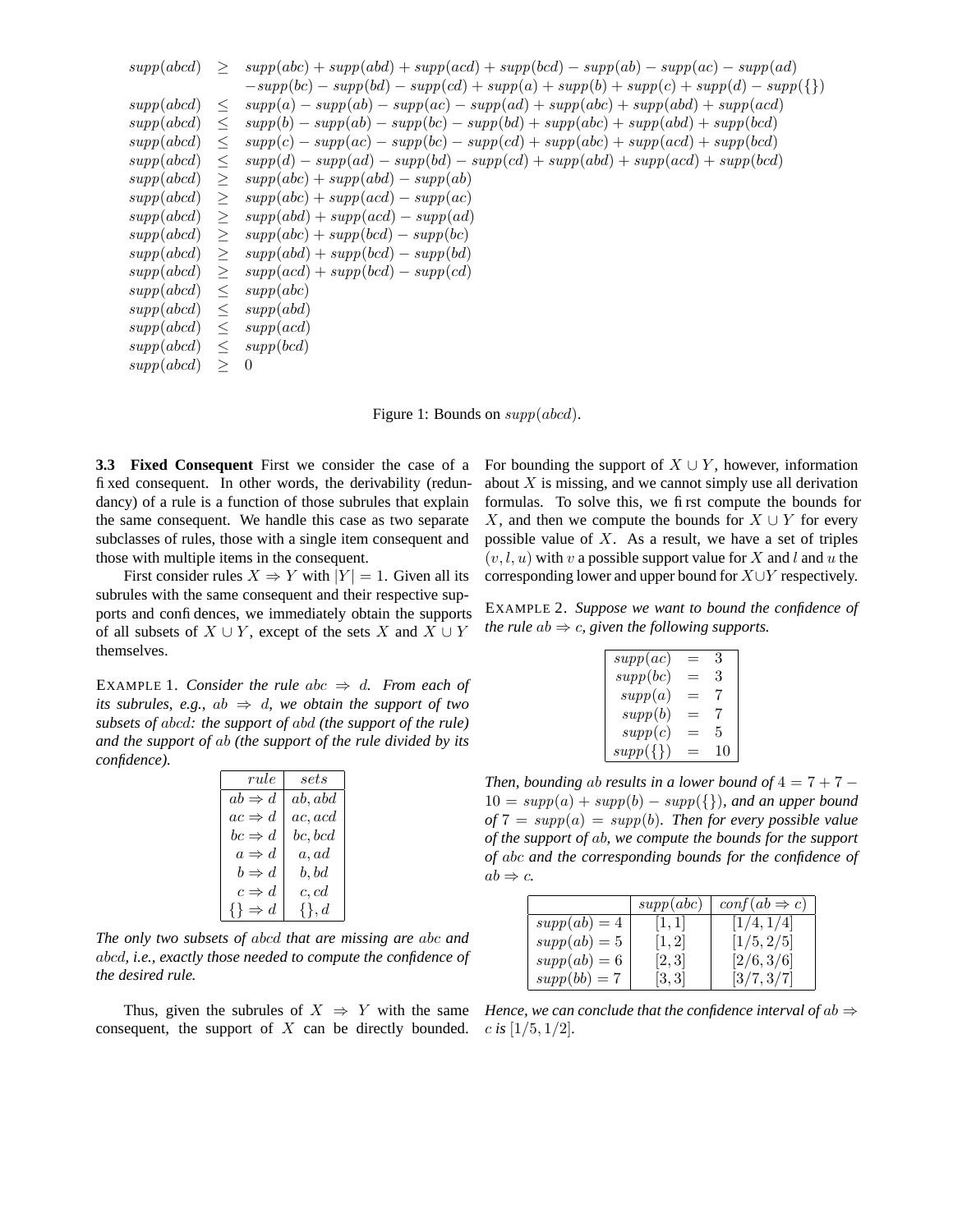As the example above shows, it is not sufficient to use only values at the lower and the upper bounds of  $X$  when computing the bounds for  $X \cup Y$ : the extreme values for the confidence may occur at intermediate possible values of  $X$ .

Also note that a rule  $X \Rightarrow Y$  can be derivable even if X is not. This is the case when all the bounds of  $X \cup Y$ , for every possible value of  $X$ , result in the same equal upper and lower bound on the confidende of  $X \Rightarrow Y$ , as illustrated in the following example.

EXAMPLE 3. *Suppose we want to bound the confidence of the rule*  $ab \Rightarrow c$ , *given the following supports.* 

| supp(ac)      |    |
|---------------|----|
| supp(bc)      | 7  |
| supp(a)       | 7  |
| supp(b)       | 7  |
| supp(c)       | 10 |
| $supp({\{\})$ | 10 |

*Then, bounding ab results in a lower bound of*  $4 = 7 + 7 - 7$  $10 = supp(a) + supp(b) - supp(\{\})$ , and an upper bound  $of 7 = supp(a) = supp(b)$ *. Then for every possible value of the support of* ab*, we compute the bounds for the support of* abc *and the corresponding bounds for the confidence of*  $ab \Rightarrow c$ .

|                | supp(abc) | $\text{conf}(ab \Rightarrow c)$ |
|----------------|-----------|---------------------------------|
| $supp(ab) = 4$ | 4.4       |                                 |
| $supp(ab) = 5$ | [5, 5]    |                                 |
| $supp(ab) = 6$ | [6, 6]    |                                 |
| $supp(bb) = 7$ | [7, 7]    |                                 |

*Therefore, we can conclude that the confidence of*  $ab \Rightarrow c$  *is* 1*, and hence, derivable.*

When the consequent of a rule  $X \Rightarrow Y$  consists of more than one item, then its subrules with the same consequent do no longer provide the supports for all necessary subsets of  $X \cup Y$ . Although we can still derive tight bounds for X using the usual inclusion-exclusion formulas, it becomes a lot more complex to derive the bounds for  $X \cup Y$ .

EXAMPLE 4. *Consider the rule*  $abc \Rightarrow de$ *. From the support and confidence of each of its subrules with the same consequent, we again obtain the support of exactly 2 subsets of* abcde*, i.e., the support of the conditions of the subrules and the support of the sets containing the conditions and the consequent.*

| $ab \Rightarrow de$  | ab, abde    |
|----------------------|-------------|
| $ac \Rightarrow de$  | ac, acde    |
| $bc \Rightarrow de$  | bc, bcde    |
| $a \Rightarrow de$   | a, ade      |
| $b \Rightarrow de$   | b, bde      |
| $c \Rightarrow de$   | c, cde      |
| $\{\}\Rightarrow de$ | $\{\}$ , de |

*Hence, apart from the missing supports of the subsets* abc *and* abcde*, we now also don't have any information on the supports of* d*,*e*,*ad*,*ae*,*bd*,*be*,*cd*,*ce*,*abd*,*abe*,*acd*,*ace*,*bcd*,* bce*.*

Since the consequents of all these rules are the same, we can solve this problem by simply considering the consequent as a single item which occurs in a transaction only if all items in the consequent occur in that transaction. In that way, the problem of multiple items in the consequent is reduced to the case in which only a single item occurs in the consequent, and hence, can be solved as described before.

**3.4 Fixed Condition or Consequent** We now study the case where the considered subrules have either the same condition or the same consequent as the original rule. The motivation for this approach is that it is likely to be easier for the user to understand redundancy with respect to such subrules than all possible subrules.

To find such non-derivable rules, the first observation is that we can divide the problem into two parts: (1) obtain confidence bounds with fixed consequent subrules, as described in the previous subsection, and with fixed condition subrules (to be described below), and then (2) output the intersection of the possible intervals as the result.

To bound the confidence of  $X \Rightarrow Y$  when only those subrules are known that have  $X$  as the condition, we need to bound the support of  $X \cup Y$ , as the support of X is given. To find the bounds, we simply restrict ourselves to those inclusion-exclusion formulas containing only terms that are supersets of  $X$ .

**3.5 Using Only Some Subrules** From an intuitive point of view, it makes sense to measure the value or interestingness of an association rule by comparing to its subrules. As described above, this is exactly what happens when we compute the bounds on the confidence of an association rule using the inclusion-exclusion principle. Unfortunately, for larger sets, the inclusion-exclusion formulas can become quite large and complex, and hence, not so intuitive anymore. Therefore, we also consider the case in which only those subrules with a condition of a minimum size are allowed to be used.

More specifically, for any subset  $J \subseteq I$ , we obtain a lower or an upper bound on the support of  $I$  using one of the formulas in  $(3.1)$  or  $(3.2)$ , but now, we only allow the formulas to be used for those subsets  $J \subseteq I$  such that  $|I \setminus J| \geq k - 1$ , for a user given parameter  $k > 0$ . We also call this parameter the allowable *depth* of the rules to be used. In Figure 1, the formulas are shown in descending order of depth, starting with depth 5.

In our case we bound not one, but two sets which differ by one in size. We use depth  $k - 1$  for the condition of the rule and depth k for all items in the rule.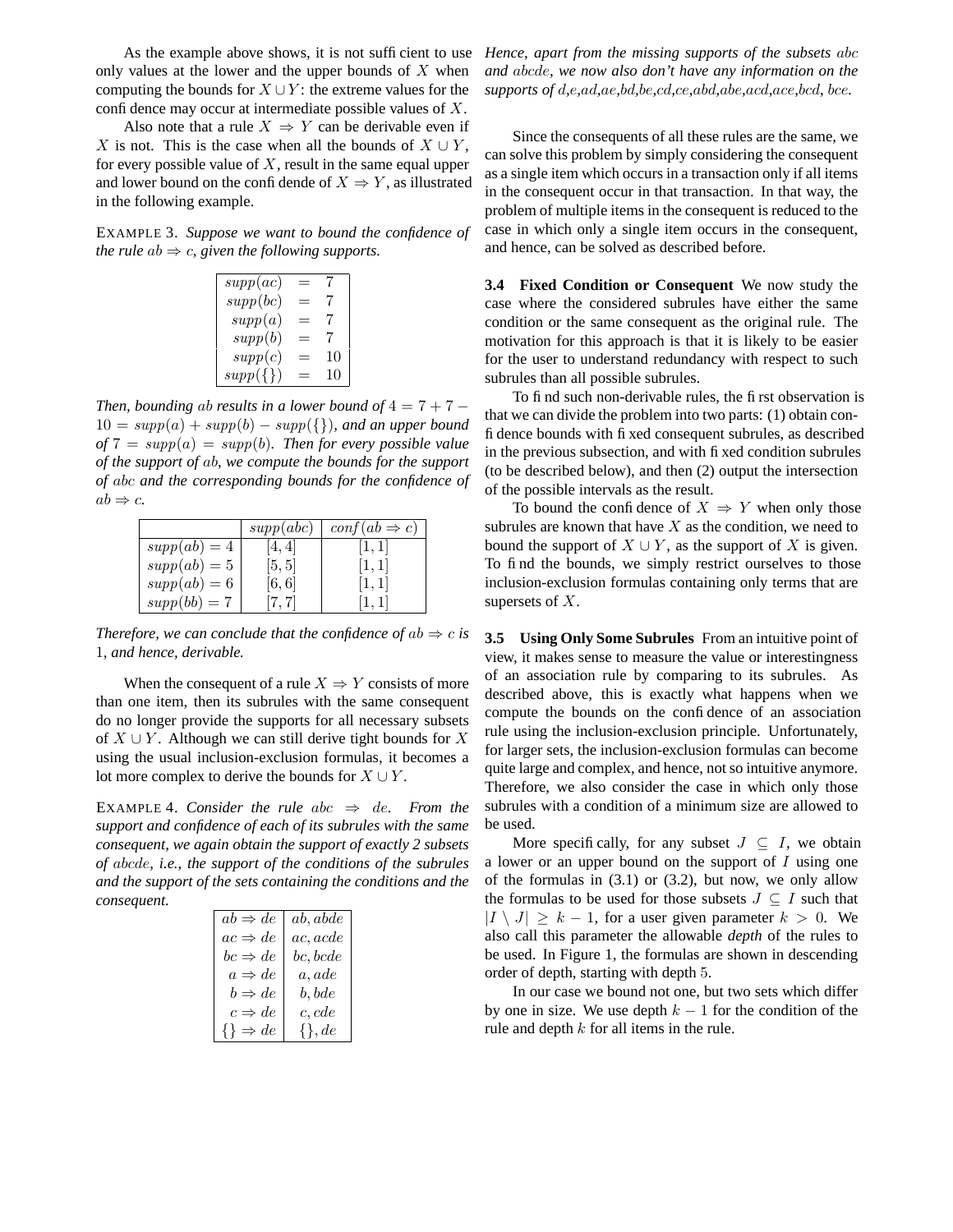| Dataset  | #items | trans. | #trans. |     | support   |
|----------|--------|--------|---------|-----|-----------|
|          |        | size   |         |     | threshold |
| chess    | 76     | 37     | 3196    | 70% | (2238)    |
| connect  | 130    | 43     | 67557   | 90% | (60802)   |
| mushroom | 120    | 23     | 8124    | 20% | (1625)    |
| pumsb    | 7117   | 74     | 49046   | 85% | (41690)   |

Table 1: Dataset characteristics

# **4 Experiments**

For an experimental evaluation of the proposed algorithms, we performed several experiments on real datasets also used in [Zak00]. We implemented the proposed algorithms in C++, and for comparison to recent methods we use the original authors' own implementations [LH04, JS02, Zak00, ZP03].

All datasets were obtained from the UCI Machine Learning Repository. The chess and connect datasets are derived from their respective game steps, the mushroom database contains characteristics of various species of mushrooms, and the pumsb dataset contains census data. Table 1 shows some characteristics of the used datasets; for each dataset, we used the lowest support threshold that was mentioned in [Zak00]. The confidence threshold was set to  $0\%$ in all experiments.

Figure 2 shows the effect of pruning for the four data sets, as a function of the width of the bound on confidence. Three different variants are shown in each panel (from top to bottom): the number of non-redundant rules when only subrules with identical consequent are used, when only subrules with either identical consequent or identical condition are used, and when all subrules are used. These variants offer different trade-offs between the amount of pruning and how easy it is for the user to understand what was pruned. For a comparison, the number of (minimal) closed rules is also given. (The numbers of minimal closed rules have been obtained with M. Zaki's implementation. They differ from those reported by him in reference [Zak00], since in the latter one he was not exactly mining minimal rules [M. Zaki, personal communication].)

The immediate observation is that pruning has a dramatic effect on the number of rules (note that the Y axis has a logarithmic scale). In particular, a large amount of rules can be derived exactly. Some of the results are also given in numerical form in Table 2. The table reports results for exactly derivable rules with identical consequent subrules, with identical condition or consequent subrules, or with all subrules. The row "1% interval" was obtained by pruning rules for which the lower and upper bounds of confidence are at most 1 percentage point apart. Results with minimal closed rules are included for comparison.

The number of non-derivable association rules is less

|               | chess   | connect | mushroom | pumsb   |
|---------------|---------|---------|----------|---------|
| All rules     | 8160101 | 3667831 | 19245239 | 1429297 |
|               | 100%    | 100%    | 100%     | 100%    |
| Identical     | 1572360 | 557579  | 2829208  | 695871  |
| consequent    | 19%     | 15%     | 15%      | 49%     |
| Id. condition | 65978   | 11231   | 94860    | 177155  |
| or consequent | 0.81%   | 0.31%   | 0.49%    | 12%     |
| All subrules  | 4181    | 552     | 7546     | 16345   |
|               | 0.051%  | 0.015%  | 0.039%   | 1.1%    |
| All subrules, | 718     | 167     | 5358     | 543     |
| 1% interval   | 0.0088% | 0.0046% | 0.028%   | 0.038 % |
| Minimal       | 139431  | 15496   | 6815     | 71813   |
| closed rules  | 1.7%    | 0.42%   | 0.035%   | 5.0%    |

Table 2: Number of rules after different pruning methods (absolute number and percentage of all rules).

than the number of minimal closed rules already when using only subrules with identical consequent or condition in chess and connect datasets. In pumsb the number of non-derivable association rules is less than the number of minimal closed rules if we use all subrules to compute the upper and lower bound. In mushroom the number of minimal closed rules is slightly less than the number of non-derivable association rules.

Relatively small error bounds, already in the order of fractions of percent, can result in significant further pruning. For example in the mushroom dataset, the number of nonderivable association rules when using all subrules becomes less than the number of minimal closed rules when we allow the difference of upper and lower bound to be one percentage unit. In other datasets the effect of allowing a small interval for the confidence bounds is even more radical.

A comparison to the maximum entropy technique [JS02] and basic association rules [LH04] is given in Figure 3. It shows the number of non-redundant rules with exactly one item in the consequent, since the two other techniques only find redundancies in such rules. A comparison to the maximum entropy approach shows that sometimes it is quite competitive, but it is not a very robust approach for pruning in these cases. The algorithm is approximative and iterative. As a compromise between efficiency and accuracy, we used exactly 5000 iterations in these test; each run then took less than a day except for the chess dataset, for which the execution time was over three days. (The steps visible in some of the maximum entropy graphs are due to a limited accuracy in the output of the implementation, they are not inherent in the method itself.)

The trend seems to be that for very low error bounds, the proposed method is always superior. With a growing error bound, the maximum entropy approach sometimes outperforms non-derivable association rules. The number of basic association rules is considerably greater than the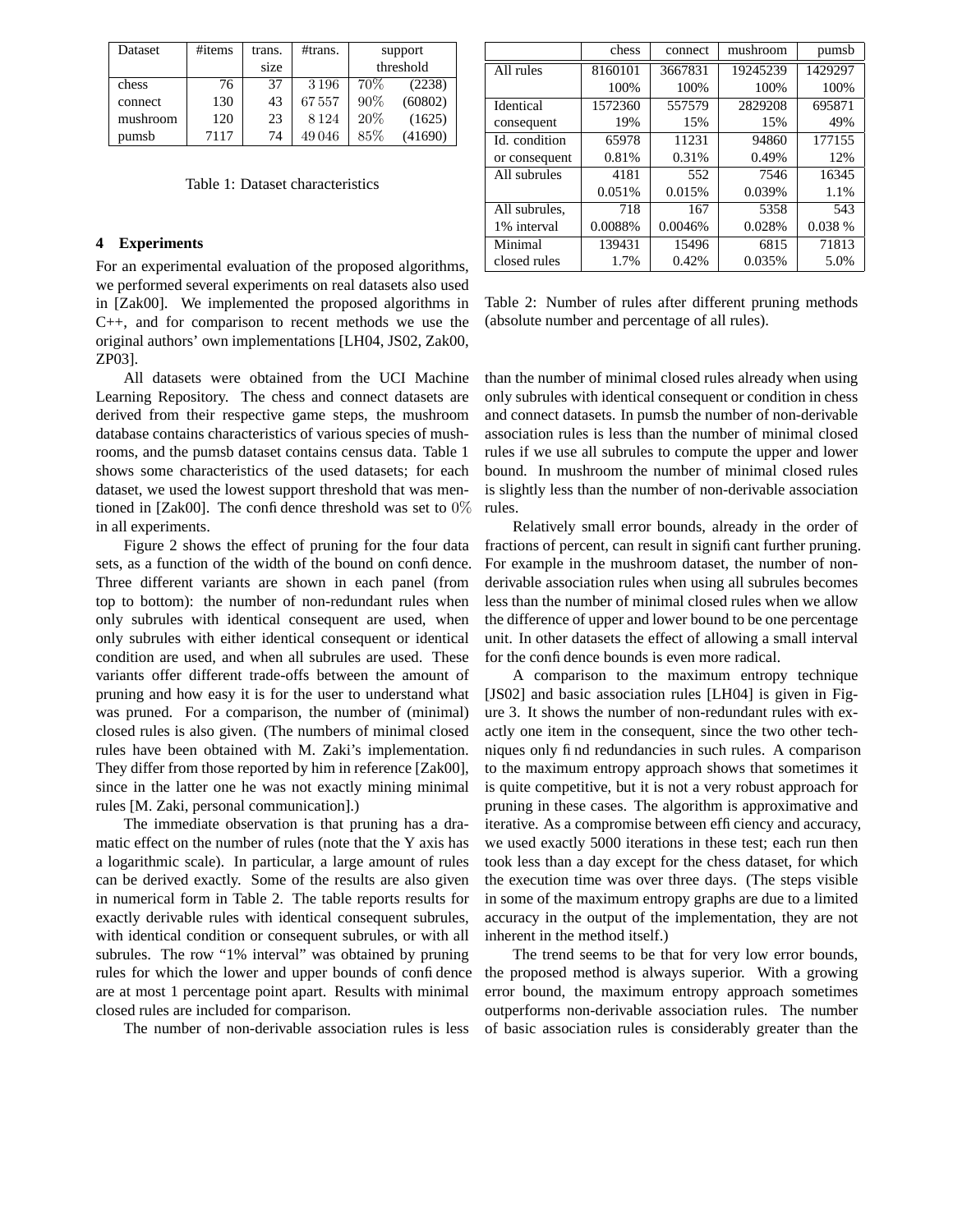

Figure 2: The number of non-derivable and minimal closed association rules.

number of non-derivable rules in all four datasets. As a technique that does not consider error bounds, the basic association rules always outperform the maximum entropy approach in terms of exact inference of rules; sometimes the marginal is quite small, though.

For a further analysis of the proposed method, Figure 4 shows results for different depths of the formulas that were allowed to be used (cf. Section 3.5). This figure only uses association rules with exactly one item in the consequent. The line labeled 'infinite depth' denotes the number of nonderivable rules when all possible formulas are allowed to be used. Additionally, the fi gure also shows the number of association rules for which the condition is a non-derivable itemset. Since this is a straightforward pruning mechanism based on the notion of non-derivable sets, it shows from where the actual power of the presented confidence derivation technique starts.

A remarkable result is that most of the derivable rules are already derivable when only the inclusion-exclusion formulas up to depth 3 are allowed to be used. Such a result is particularly nice for the end user, since it means that the reasons for redundancy of a rule are mostly in the most immediate subrules, making the pruning more intuitive and easy to understand.

Finally, Figure 5 shows the number of rules as a function of the support thresholds much lower than those presented in [Zak00]; again with a singular consequent. In these figures, an association rule was considered to be non-redundant if the width of its confidence bound was more than  $0.1\%$ . According to the figure, the presented technique scales very well to low support thresholds and achieves roughly similar reductions in the number of association rules across the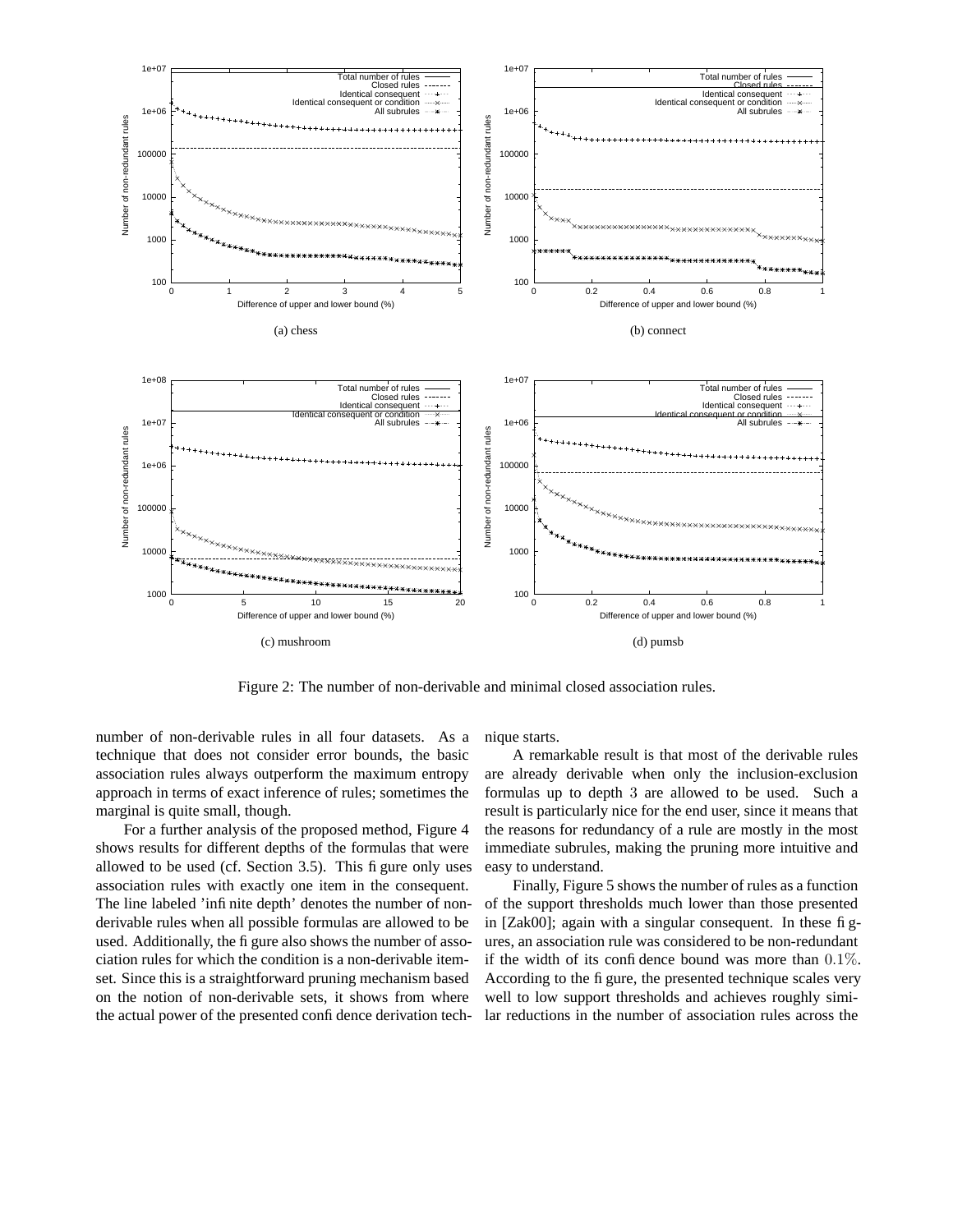

Figure 3: Number of non-derivable and basic association rules and rules produced by maximum entropy method.

ranges tested.

### **5 Conclusions**

We presented a solid foundation for computing upper and lower bounds of the confidence of an association rule, given its subrules. When the upper and lower bounds are equal or almost equal, we call the association rule derivable and consider it to be redundant with respect to its subrules. The presented technique is based on the inclusion–exclusion principle, recently successfully used for bounding the support of sets of items [CG02]. The method is simple, it gives absolute bounds, and it does not assume any specific inference system. The bounds and derivability follow from the definitions of support and confidence: when a rule is pruned as exactly derivable, then there exists only one value for the confidence that is consistent with all the subrules.

Experimental results with real data sets demonstrated very high pruning power. In our experiments, up to 99– 99.99% of rules were exactly derivable, and always over 99.96% derivable within  $\pm 0.5\%$  points. The amount of pruning depends a lot on data set characteristics as well as on the support threshold: the lower the threshold, the more redundant is the rule set. In absolute terms, the figures indicate great practical significance.

In comparison to related techniques, it is surprising how efficient the proposed simple method is. The related techniques almost invariably make strong assumptions, in the form of fixing an inference system or an estimation method. In the face of the experimental results, our simple and consistent bounding can give much higher pruning factors without any such assumptions.

We gave three different variants of the method, using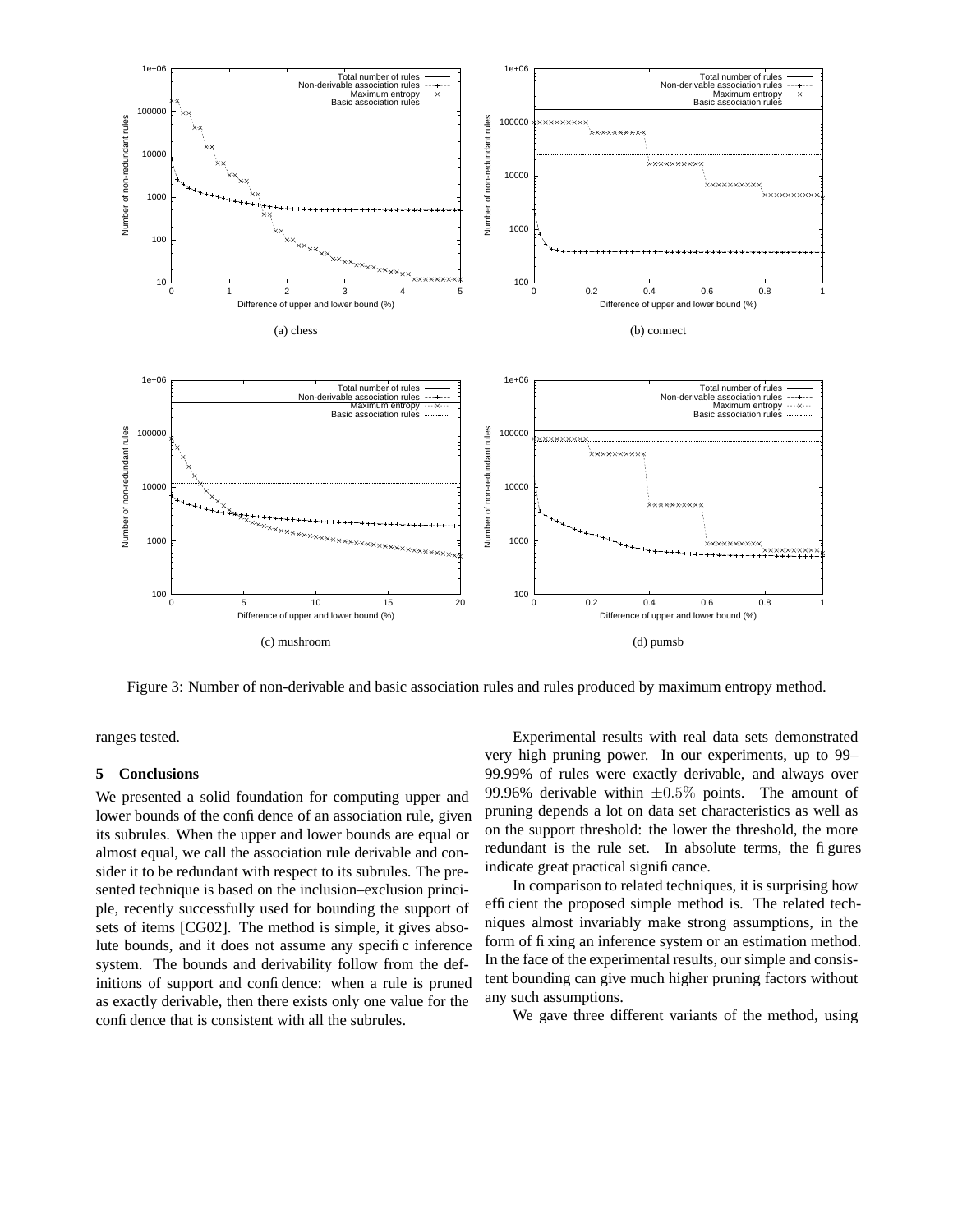

Figure 4: The number of non-derivable association rules with a singular consequent.

different sets of subrules to obtain the confidence constraints. They have different trade-offs between the amount of pruning and understandability of pruning. An evaluation of different pruning mechanisms from the end user point of view is a topic for further work.

An important and valid critique on the proposed techniques is that in practice we do not actually have all subrules of an association rule as some of them might not be confident. Indeed, in our experiments, we never used the confidence threshold for pruning, i.e. it was set to 0. Nevertheless, also for higher minimum confidence thresholds, it is always easy to simply compute the actual confidence of all necessary subrules given the frequent itemsets. Furthermore, our experiments show that the numbers of frequent non-derivable association rules are extremely small without using a confidence threshold. Note that in practice, it is not always clear

which confidence threshold should be used and rules with small confidence can sometimes even be extremely interesting.

Nevertheless, in future work, we will explore a sequential pruning mechanism in which only subrules are used that are confident and that where not already pruned earlier.

#### **Acknowledgements**

We would like to thank G. Li and H. Hamilton [LH04], S. Jaroszewicz and D. A. Simovici [JS02] and M. Zaki [Zak00, ZP03] for kindly providing implementations of their methods.

### **References**

[AIS93] Rakesh Agrawal, Tomasz Imielinski, and Arun Swami.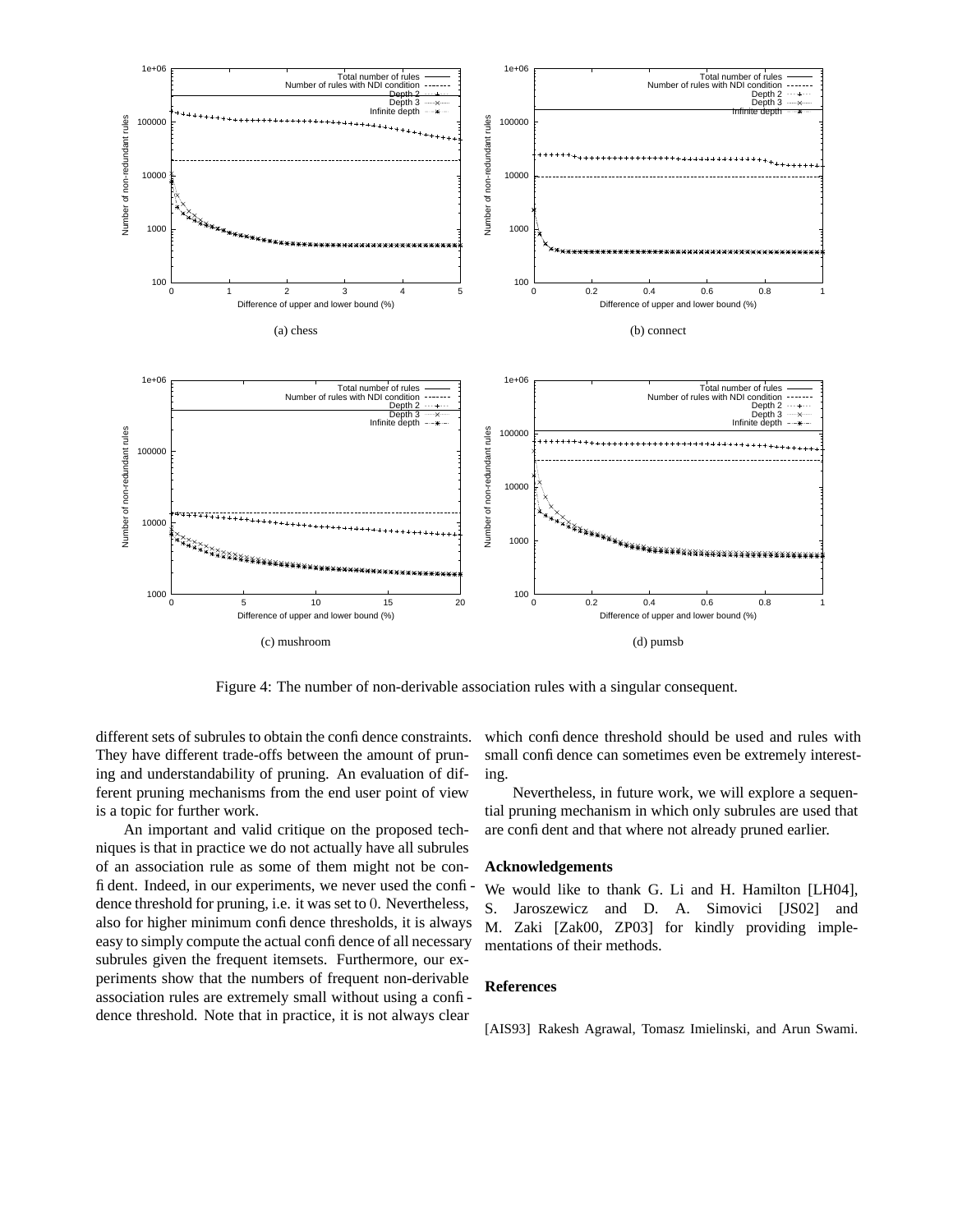

Figure 5: The number of non-derivable association rules for different support thresholds.

Database mining: A performance perspective. *IEEE Transactions on Knowledge and Data Engineering*, 5(6):914 – 925, December 1993. Special Issue on Learning and Discovery in Knowledge-Based Databases.

- [BBR00] J-F. Boulicaut, A. Bykowski, and C. Rigotti. Approximation of frequency queries by means of free-sets. In *The Fourth European Conference on Principles and Practice of Knowledge Discovery in Databases (PKDD'00)*, pages 75– 85, Lyon, France, 2000. Springer.
- [BPT<sup>+</sup>00] Yves Bastide, Nicolas Pasquier, Rafik Taouil, Gerd Stumme, and Lotfi Lakhal. Mining minimal non-redundant association rules using frequent closed itemsets. In *Computational Logic – CL 2000: First International Conference*, pages 972 – 986, London, UK, 2000.
- [CG02] T. Calders and B. Goethals. Mining all non-derivable frequent itemsets. In T. Elomaa, H. Mannila, and H. Toivonen, editors, *Proceedings of the 6th European Conference on Principles of Data Mining and Knowledge Discovery*, volume

2431 of *Lecture Notes in Computer Science*, pages 74–85. Springer, 2002.

- [GS00] J. Galambos and I. Simonelli. *Bonferroni-type Inequalities with Applications*. Springer, 2000.
- [GVdB00] B. Goethals and J. Van den Bussche. On supporting interactive association rule mining. In Y. Kambayashi, M.K. Mohania, and A.M. Tjoa, editors, *Proceedings of the Second International Conference on Data Warehousing and Knowledge Discovery*, volume 1874 of *Lecture Notes in Computer Science*, pages 307–316. Springer, 2000.
- [JS02] S. Jaroszewicz and D. A. Simovici. Pruning redundant association rules using maximum entropy principle. In *Advances in Knowledge Discovery and Data Mining, 6th Pacific-Asia Conference, PAKDD'02*, pages 135–147, Taipei, Taiwan, May 2002.
- [KMR<sup>+</sup>94] Mika Klemettinen, Heikki Mannila, Pirjo Ronkainen, Hannu Toivonen, and A. Inkeri Verkamo. Finding interesting rules from large sets of discovered association rules. In